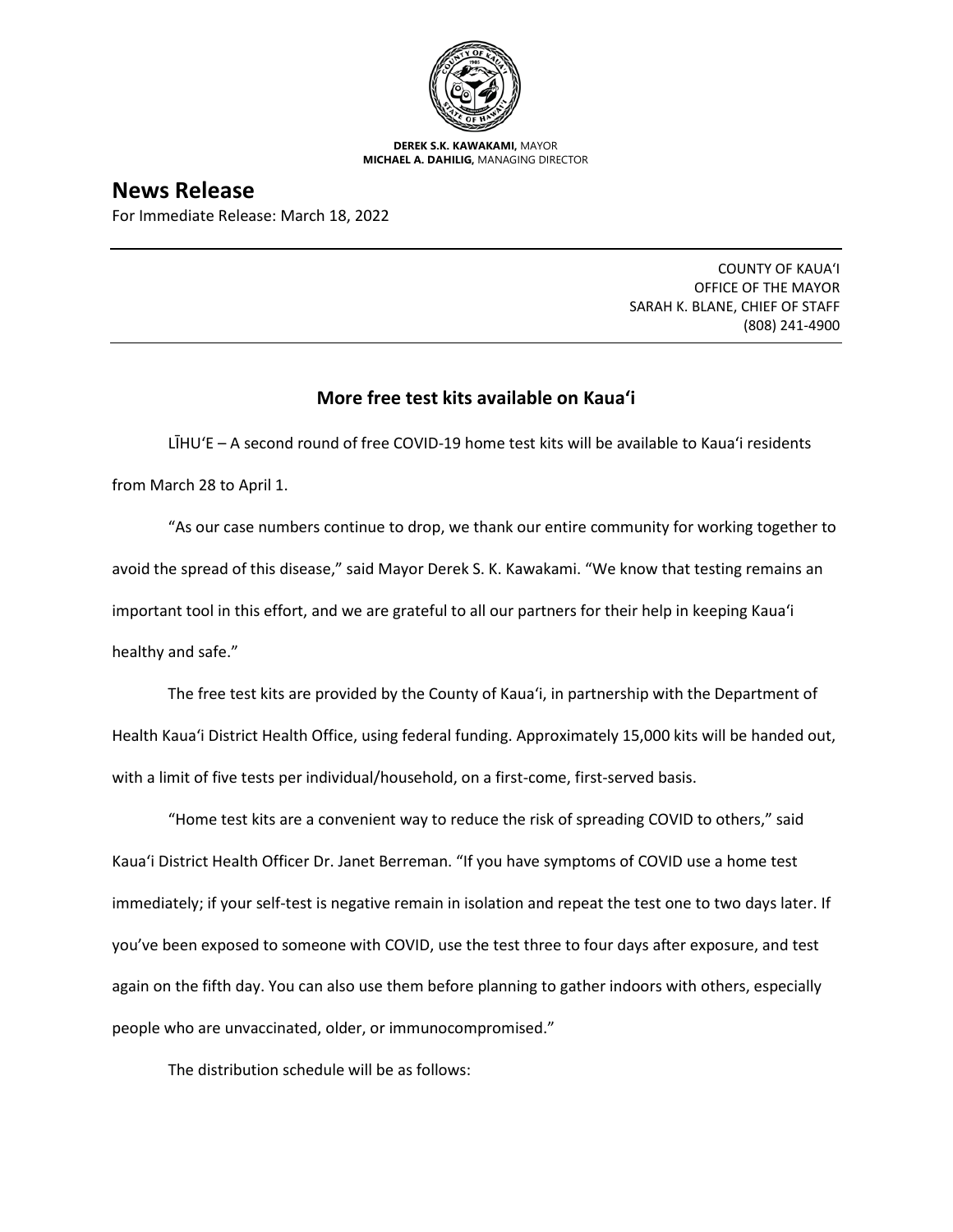#### **Monday, March 28:**

- Kekaha Neighborhood Center 9 a.m. to noon
- Waimea Neighborhood Center 1 to 4 p.m.

## **Tuesday, March 29:**

- Hanalei Neighborhood Center 9 a.m. to noon
- Kīlauea Neighborhood Center 1 to 4 p.m.

## **Wednesday, March 30:**

- Hanapēpē Neighborhood Center 9 a.m. to noon
- Kalāheo Neighborhood Center 1 to 4 p.m.

#### **Thursday, March 31:**

- Anahola Clubhouse 9 a.m. to noon
- Bryan J. Baptiste Sports Complex in Kapa'a  $-1$  to 4 p.m.

## **Friday, April 1:**

- Kōloa Neighborhood Center 9 a.m. to noon
- Līhu'e Neighborhood Center 1 to 4 p.m.

Additionally, the public is reminded that free test kits from the federal government can be

ordered through [http://covidtest.gov](http://covidtest.gov/) and delivered by mail.

## **PCR TESTING**

In addition to the home test kits, the County of Kaua'i and Kaua'i District Health Office continue to provide free rapid PCR COVID-19 testing with same day results. The testing sites have sufficient capacity and there is no need to arrive early.

The Kaua'i War Memorial Convention Hall testing center is located at 4191 Hardy Street in Līhuʻe. It's open Monday to Friday, from 8 a.m. to 3:30 p.m., and is closed weekends and holidays. It will be closed on Friday, March 25, in observation of the Prince Kūhiō Day state holiday.